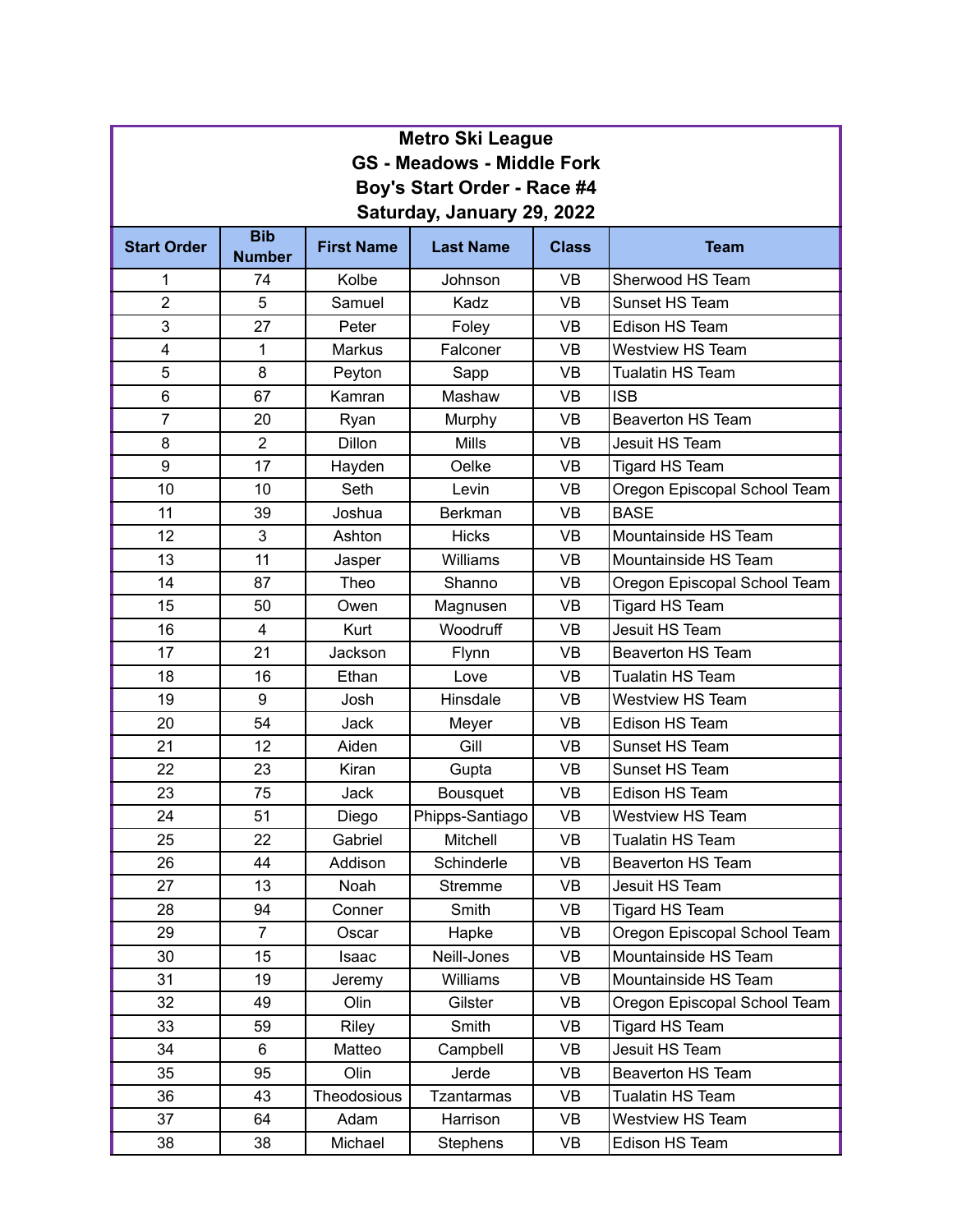| 39 | 25  | Cooper       | Vafi           | <b>VB</b>  | Sunset HS Team               |
|----|-----|--------------|----------------|------------|------------------------------|
| 40 | 30  | <b>Blake</b> | Zucco          | <b>VB</b>  | Sunset HS Team               |
| 41 | 42  | Preston      | Slama          | <b>VB</b>  | Edison HS Team               |
| 42 | 82  | Maddix       | Schermerhorn   | <b>VB</b>  | Tualatin HS Team             |
| 43 | 58  | Wylde        | Westbrook      | <b>VB</b>  | <b>Beaverton HS Team</b>     |
| 44 | 14  | Hayden       | Smith          | <b>VB</b>  | Jesuit HS Team               |
| 45 | 57  | Dustin       | Kephart        | <b>VB</b>  | <b>Tigard HS Team</b>        |
| 46 | 18  | Jesse        | Lindholm       | <b>VB</b>  | Oregon Episcopal School Team |
| 47 | 60  | Carter       | Cluff          | <b>VB</b>  | Mountainside HS Team         |
| 48 | 78  | Mason        | Lewis          | <b>VAB</b> | Mountainside HS Team         |
| 49 | 61  | William      | Cohen          | <b>VAB</b> | Oregon Episcopal School Team |
| 50 | 53  | Tanner       | <b>Block</b>   | <b>VAB</b> | <b>Tigard HS Team</b>        |
| 51 | 24  | Rory         | <b>Breemer</b> | <b>VAB</b> | Jesuit HS Team               |
| 52 | 77  | Jacob        | Weisskirchen   | <b>VAB</b> | <b>Beaverton HS Team</b>     |
| 53 | 41  | Roman        | Alcantar       | <b>VAB</b> | Edison HS Team               |
| 54 | 31  | Dylan        | <b>Morris</b>  | <b>VAB</b> | Sunset HS Team               |
| 55 | 84  | <b>Miles</b> | Wilkinson      | <b>JVB</b> | Sunset HS Team               |
| 56 | 55  | lan          | <b>Burpo</b>   | <b>JVB</b> | <b>Beaverton HS Team</b>     |
| 57 | 90  | Joseph       | Penna          | <b>JVB</b> | Jesuit HS Team               |
| 58 | 86  | Arnav        | Chilakala      | <b>JVB</b> | <b>Tigard HS Team</b>        |
| 59 | 45  | Aaron        | Cargill        | <b>JVB</b> | Oregon Episcopal School Team |
| 60 | 121 | Hayden       | Hubbard        | <b>JVB</b> | Oregon Episcopal School Team |
| 61 | 92  | <b>Nick</b>  | Caldwell       | <b>JVB</b> | <b>Tigard HS Team</b>        |
| 62 | 37  | Connor "Mac" | Flanagan       | <b>JVB</b> | Jesuit HS Team               |
| 63 | 71  | Roy          | Porter         | <b>JVB</b> | <b>Beaverton HS Team</b>     |
| 64 | 48  | Alexander    | Redshaw        | <b>JVB</b> | Sunset HS Team               |
| 65 | 46  | Arvan        | Rubin          | <b>JVB</b> | Sunset HS Team               |
| 66 | 56  | John         | Jaderholm      | <b>JVB</b> | Jesuit HS Team               |
| 67 | 79  | Alexander    | Chin           | <b>JVB</b> | Oregon Episcopal School Team |
| 68 | 52  | John         | Stanley        | <b>JVB</b> | Oregon Episcopal School Team |
| 69 | 76  | William      | Gilster        | <b>JVB</b> | Jesuit HS Team               |
| 70 | 47  | Ben          | Gillette       | <b>JVB</b> | Sunset HS Team               |
| 71 | 81  | Nathan       | Panning        | <b>JVB</b> | Sunset HS Team               |
| 72 | 26  | Walter       | Zuber          | <b>JVB</b> | Jesuit HS Team               |
| 73 | 34  | Shawn        | Nakayama       | <b>JVB</b> | Oregon Episcopal School Team |
| 74 | 68  | Zizhe        | Han            | <b>JVB</b> | Oregon Episcopal School Team |
| 75 | 88  | Parker       | Heydet         | <b>JVB</b> | Jesuit HS Team               |
| 76 | 29  | Diego        | Botiva Garcia  | <b>JVB</b> | Jesuit HS Team               |
| 77 | 65  | Maxwell      | Kluherz        | <b>JVB</b> | Jesuit HS Team               |
| 78 | 28  | Caden        | Hanel          | <b>JVB</b> | Jesuit HS Team               |
| 79 | 80  | Trent        | Williamson     | <b>JVB</b> | Jesuit HS Team               |
| 80 | 89  | Jack         | Goldstein      | <b>JVB</b> | Jesuit HS Team               |
| 81 | 83  | Henry        | Thoman         | <b>JVB</b> | Jesuit HS Team               |
| 82 | 36  | Will         | Morich         | <b>JVB</b> | Jesuit HS Team               |
| 83 | 32  | Griffin      | Galbraith      | <b>JVB</b> | Jesuit HS Team               |
| 84 | 33  | Cole         | Kayser         | <b>JVB</b> | Jesuit HS Team               |
| 85 | 66  | Andy         | Whalen         | <b>JVB</b> | Jesuit HS Team               |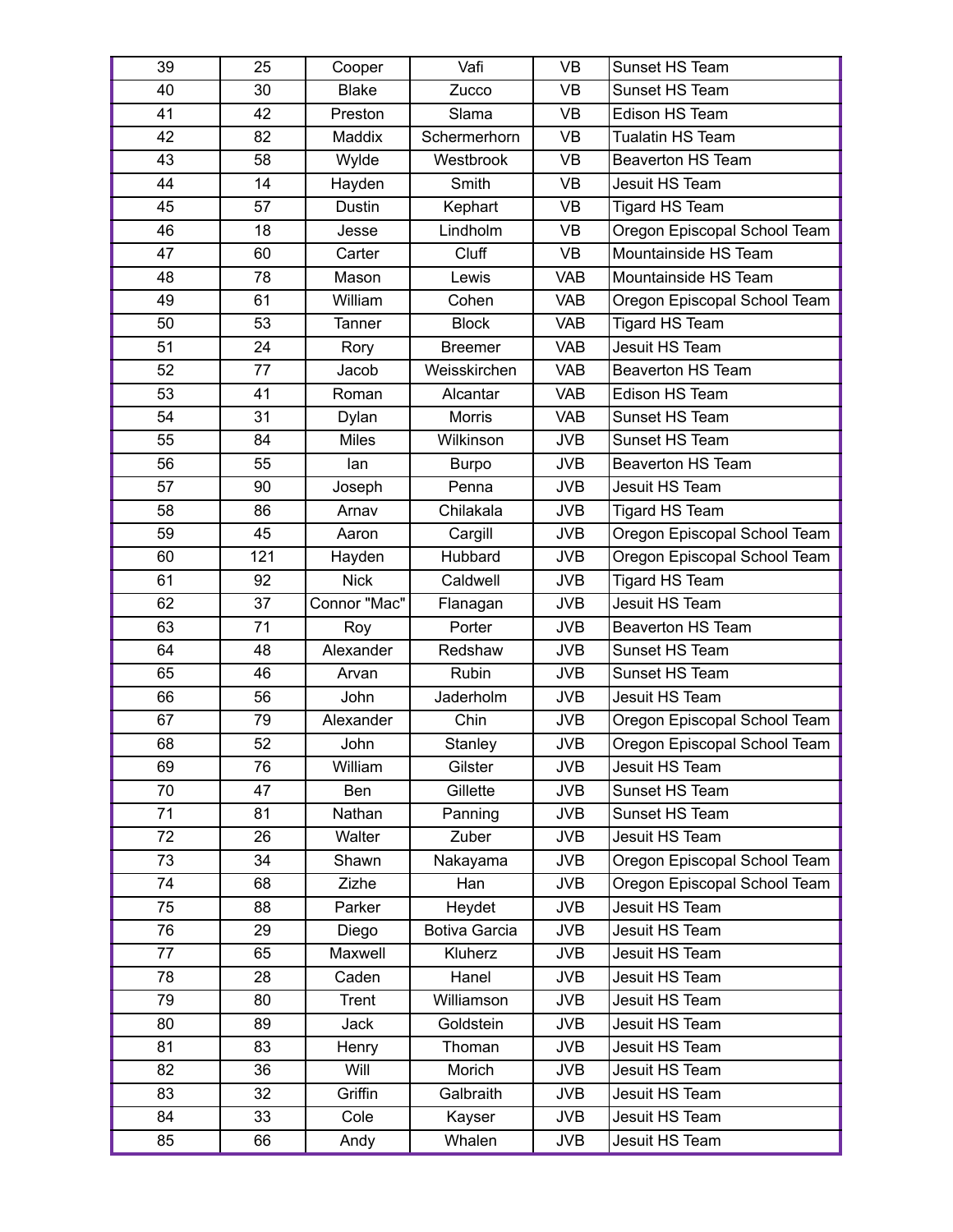| <b>Metro Ski League</b>           |                   |                   |                  |              |                              |  |  |
|-----------------------------------|-------------------|-------------------|------------------|--------------|------------------------------|--|--|
| <b>GS - Meadows - Middle Fork</b> |                   |                   |                  |              |                              |  |  |
| Girl's Start Order - Race #4      |                   |                   |                  |              |                              |  |  |
| Saturday, January 29, 2022        |                   |                   |                  |              |                              |  |  |
| <b>Start Order</b>                | <b>Bib Number</b> | <b>First Name</b> | <b>Last Name</b> | <b>Class</b> | <b>Team</b>                  |  |  |
| 1                                 | 6                 | <b>Brianne</b>    | Sass             | VG           | Southridge-BASE              |  |  |
| $\overline{2}$                    | 1                 | Annie             | Hendrickson      | VG           | Oregon Episcopal School Team |  |  |
| 3                                 | $\overline{2}$    | Kaitlynn          | Ping             | VG           | Jesuit HS Team               |  |  |
| 4                                 | 15                | Anna              | Peterson         | VG           | <b>Beaverton HS Team</b>     |  |  |
| 5                                 | 12                | Hannah            | Gitt             | VG           | <b>Tualatin HS Team</b>      |  |  |
| 6                                 | 4                 | Megan             | Wargo            | VG           | <b>Tigard HS Team</b>        |  |  |
| $\overline{7}$                    | 17                | Josephine         | <b>Willcuts</b>  | VG           | Newberg HS Team              |  |  |
| 8                                 | 3                 | Jessica           | <b>Trost</b>     | VG           | Sherwood HS Team             |  |  |
| 9                                 | 66                | <b>Bella</b>      | Martin           | VG           | Faith Bible School Team      |  |  |
| 10                                | 60                | Claire            | <b>McCorkle</b>  | VG           | Sunset HS Team               |  |  |
| 11                                | 67                | Emily             | Madsen           | VG           | Mountainside-ISB             |  |  |
| 12                                | 18                | <b>Brooke</b>     | Imbrie           | VG           | Mountainside-ISB             |  |  |
| 13                                | 5                 | Morgan            | Rogers           | VG           | Sunset HS Team               |  |  |
| 14                                | 81                | Willow            | Moffett          | VG           | Sherwood HS Team             |  |  |
| 15                                | 57                | Audrey            | <b>Barre</b>     | VG           | Newberg HS Team              |  |  |
| 16                                | 23                | Elena             | Hartnell         | VG           | Tigard HS Team               |  |  |
| 17                                | 22                | Grace             | Love             | VG           | <b>Tualatin HS Team</b>      |  |  |
| 18                                | 46                | Payton            | Wilson           | VG           | <b>Beaverton HS Team</b>     |  |  |
| 19                                | 9                 | Piper             | <b>Buckley</b>   | VG           | Jesuit HS Team               |  |  |
| 20                                | 8                 | Sophia            | <b>McGinnis</b>  | VG           | Oregon Episcopal School Team |  |  |
| 21                                | 19                | Kirstin           | Graeper          | VG           | Southridge-BASE              |  |  |
| 22                                | 56                | <b>Drew</b>       | Inman            | VG           | Southridge-BASE              |  |  |
| 23                                | 10                | Annika            | Hamm             | VG           | Oregon Episcopal School Team |  |  |
| 24                                | 30                | Parker            | House            | VG           | Jesuit HS Team               |  |  |
| 25                                | 64                | Lauren            | <b>Brown</b>     | VG           | Beaverton HS Team            |  |  |
| 26                                | 44                | Cassia            | <b>Tippett</b>   | VG           | Tualatin HS Team             |  |  |
| 27                                | 16                | Lily              | <b>McNutt</b>    | VG           | Tigard HS Team               |  |  |
| 28                                | 73                | Lily              | Guyette          | VG           | Newberg HS Team              |  |  |
| 29                                | 11                | Emma              | Snell            | VG           | Sunset HS Team               |  |  |
| 30                                | $\overline{7}$    | <b>Bryce</b>      | Dahlgren         | VG           | Mountainside-ISB             |  |  |
| 31                                | 82                | Kaia              | <b>Miller</b>    | VG           | Mountainside-ISB             |  |  |
| 32                                | 24                | Avery             | Gill             | VG           | Sunset HS Team               |  |  |
| 33                                | 70                | Elise             | Steffen          | VG           | Newberg HS Team              |  |  |
| 34                                | 76                | Ellie             | <b>Bohnstedt</b> | VG           | Tigard HS Team               |  |  |
| 35                                | 21                | Natalie           | Mathis           | VG           | Tualatin HS Team             |  |  |
| 36                                | 53                | Natalie           | Bernhard         | VG           | Beaverton HS Team            |  |  |
| 37                                | 20                | Liza              | Grim             | VG           | Jesuit HS Team               |  |  |
| 38                                | 47                | Catherine         | Zhu              | VG           | Oregon Episcopal School Team |  |  |
| 39                                | 28                | Catherine         | Ganzer           | VG           | Southridge-BASE              |  |  |